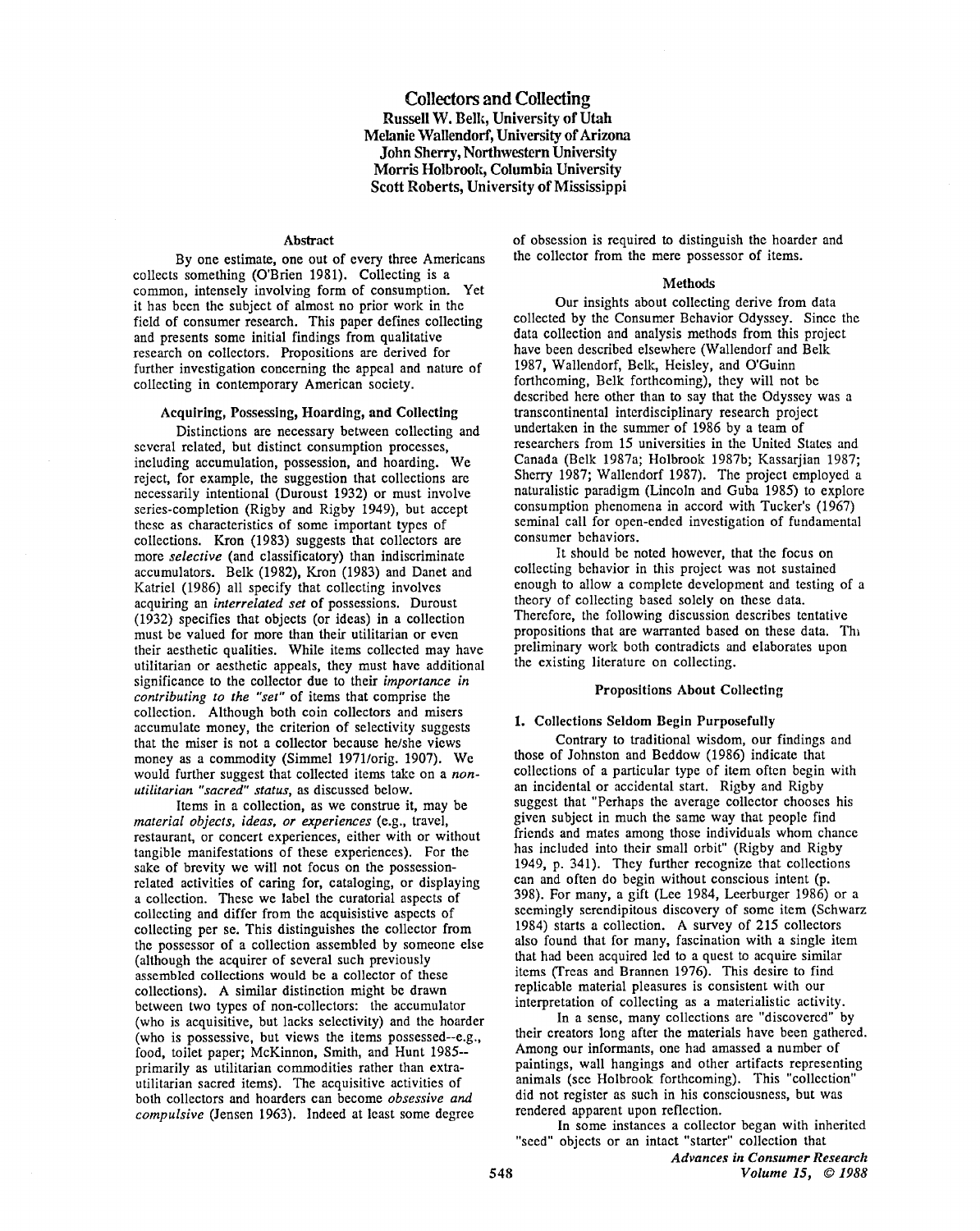primed the adoption of a collector role. For instance one informant had received such a "starter" set of Christmas plates.

Gifts may act as a seed around which collections accrete. One informant, nicknamed "Bunny," received rabbit replicas as gifts from her friends, and purchased others for herself. Another informant traced his collecting behavior, which developed into a museum and gift shop, to a wedding gift given to him by a relative. Other informants reported receiving "collectibles" as gifts and subsequently embarking on quests to complete the collection.

The origins of hoards, as distinct from collection:., were quite different. They existed less as discretely bounded, thematically unified wholes than as caches or eclectic assortments, and typically arose from accumulation by consumers who experienced traumatic deprivations, such as the loss of family networks or the weathering of the Great Depression. In some cases, these hoaids were shared with others under the rubric of "good neighborliness." One elderly informant had assembled several garages full of assorted utilitarian objects such as hardware, furniture and the like, which he dispensed to neighbors. Collectors are also unlikely to be as altruistic.

# 2. Addiction and Compulsive Aspects Pervade Collecting

Collecting is often likened by the collector, and perhaps more frequently by his or her family and friends, to an addiction, while search behavior is frequently described as both an obsession and a compulsion. Both our interviews and others' examinations of collecting have suggested that collecting is addictive (e.g., Kron 1983, Johnston and Beddow 1986, Danet and Katriel 1986, Rigby and Rigby 1949, Olmsted 1987, Meyer 1973, Brady 1975, Holbrook 1987a, Brough 1963). Despite their incidental start, many collections are seen as becoming an addictive activity in which adding items to the collection constitutes a "fix". As with other addictions, the object of the addiction is relatively unimportant; it could be almost anything and acts only as the focus of release from other fears or feelings of inadequacy (Delattre 1986). While it might be debated whether avid collectors can be considered to be clinically addicted, the fact that collectors themselves admit to being addicted is telling, for, as described by Peele (1985), addiction is by no means a positive condition. He suggests that insecurity prompts the addicted individual to seek reassurance through a repeated ritualized activity. While feelings of well-being may increase as a result, the addict's other interests narrow until they focus solely on the external object of the addiction. The fact that many colleetors readily admit to being addicted indicates the power of the attraction or of the social sanction bestowed upon compulsive activity when it is legitimized with the label "collecting". Association with other compulsive collectors further supports this feeling of positive addiction (Glasser 1976).

The altered states of consciousness produced through the collector's search and acquisition are commonly described as mood swings resembling the euphoria and depression induced by chemicals. Collectors frequently experience a holistic, autotelic sensation described las "flow" (Csikszentmihalyi 1975). The search process is clearly a thrill-seeking experience for many collectors, which may engender distress as well as eustress. Collectors often report feeling both a craving

and a loss of control with respect to their acquisition habits, and occasionally experience negative consequences in other spheres of their personal and social activity as a result of their chronic collecting. The coincidence of collecting and chemical dependency, or the incidenee of symptom substitution or displacement (from chemicals to collectibles) is sufficiently high as to warrant extended investigation. While many collectors belong to voluntary associations connected with their particular pattern (e.g., the Midwest Association of License Plate Collectors), many also lament the lack of self-help groups designed to arrest compulsive collecting. Some collectors forestall completing collections for fear of the withdrawal symptoms. As might be expected, "dual or poly dependencies" commonly occur, with a collector diversifying into a number of collectibles. So also is intergenerational transfer of collecting (although perhaps not of the same collectible) a commonplace occurrence.

One informant in particular embodied the interplay of stresses of compulsive collecting. A recovering polydrug abuser, he described his current collecting behavior as an addiction. He has accumulated a large collection of Miekey Mouse memorabilia, and often obtained his "Mickey fix" (an emic term) in lieu of paying rent or meeting other financial obligations. The thrill of collecting and displaying these objects eventually threatened his well being, so he stopped collecting "cold turkey" (again an emic term).

### 3. Collection Legitimizes Acquisitiveness as Art or Science

For the collector (and perhaps the hoarder to a lesser degree), the recognition of the collection by others as being "worthwhile" legitimizes what is otherwise seen as abnormal acquisitiveness. This can give the collector not only a sense of purpose (e.g., Goldberg and Lewis 1978), but a sense of *noble* purpose in supposedly generating knowledge, preserving fragile art, or providing those who see it with a richer sense of history. Having one's collection accepted into a museum collection or in some instances even having it *become a* museum is the ultimate in legitimization of the activity (e.g., Hughes 1987, Pollay 1987). Having items *like* those that one collects appear in a museum is a less direct means of legitimizing one's collecting activities (Meyer 1979).

The distinction between art and science in collecting seems to appear in the two (pure) types of collectors detected by Danet and Katriel (1986). Their "Type A" collector employs affective criteria to choose items for the collection. Such collectors try to improve their collections, but have no sense of a series needing completion. The "Type B" collector uses cognitive criteria to choose items that add to a series and help improve their knowledge rather than the beauty of the collection. We agree that these two types, while sometimes mixed, represent the two distinct approaches of art and science as ways of legitimizing a collection (Belk 1986). In either case, a halo effect of sorts occurs, such that search and acquisition are ennobled through association with the collection itself. In turn, the effort invested in search and acquisition further legitimizes the collection. This effort raises these activities in the eyes of the collector to the level of art, if not science. Collecting is not mere stockpiling or warehousing, mean acquisition, or sheer accumulation. Collectors exhibit a variant of the "commercial libido" that Malinowski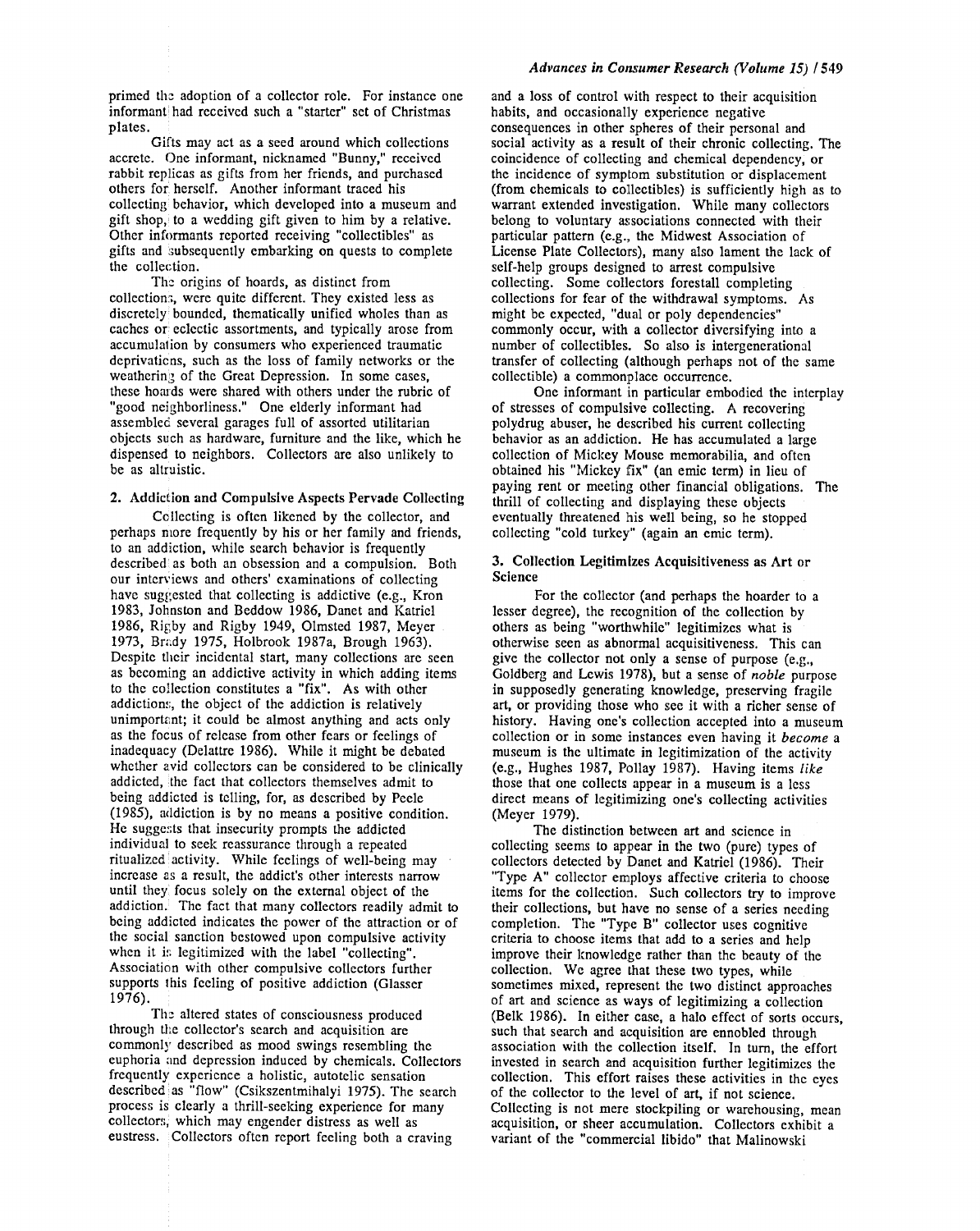attributed to Zapotec merchants (Malinowski and Fuente 1982). The ardor and passion driving search behavior is nurtured by a sense of purpose and worth.

### 4. **Profane to Sacred Conversions Occur When an Item Enters a Collection**

This legitimization and sanctioning of acquisitiveness is related to another phenomenon that occurs in collecting——the transformation of ordinary profane commodities into sacred icons. The terms sacred and profane are not used here in **a** vernacular religious sense. Instead profane is taken to mean mundane, ordinary, and common, while sacred is taken to be extraordinary, special, and capable of generating reverence (see Belk, Wallendorf, and Sherry 1987). Collectors "singularize" (Kopytoff 1986) items enshrined in collections when they remove an item from the secular, profane, undifferentiated realm of the commodity, and ritually transform it into **a** personally and socially significant object. The sacralized item becomes a vehicle of transcendent experience which exceeds its utilitarian and aesthetic endowment.

Sacred conversions are accomplished in a number of ways. The sheer bringing together of items under the rubric of "collection" is the most basic transformation. By mctonymic association, the sacrality of each item is enhanced. The container (whether it be envelope, box, or room) chosen to house the collection defines **a** sacred space. Conventions for handling the collection and schedules for interacting with it provide the ritual grounding for maintaining its sacredness. As Kopytoff (1986) notes, the function of the collection in sacralizing formerly ordinary objects is aided by these objects being removed from the sphere of commodity exchange and also from their ordinary utilitarian roles. Thus collected automobiles or furniture must be sufficiently old that they are not merely seen as "used" rather than rare antiques. Informants who were collectors of automobiles, if they drove these cars at all, drove them sparingly and for special occasions because they were regarded as primarily non-utilitarian icons. Coins that are no longer circulated gain some rarity by this status, but also make it clear that they lack utilitarian properties. Hoarding items merely for their investment value is not collecting because it invokes a utilitarian reason for the accumulation.

Another means of sacralizing a collectible object is by its having been "contaminated" (in a positive sense) by contact with prominent persons. One antique collecting informant treasured a music box that had once belonged to Winston Churchill. Other objects were seen by their collectors as contaminated with sacredness by connection to actors or to the collector's ancestors. An item can also gain sacred significance by having been a part of a famous collector's collection. Thus collectors may refer to a Walferdin Boucher, a Weil-Picard Fragonard, or a Gangnat Renoir (Rheims 1961). For this reason, an auction house such as Sotheby Parke Bemct or Christie's carefully explains the price-inflating provenance of an item for sale when it has a famous history. This contamination of property is also why collections are devalued and desacralized by the discovery of a forged work (Belk 1987c). If the utilitarian or aesthetic qualities of the item were paramount, the forgery would not matter. But because a collection depends instead upon other qualities for its sacredness, the forgery loses its value for the collection upon

discovery (unless it enters a new type of collection where it is esteemed for its curiosity value).

Informants provided the strongest evidence of the sacredness of their collectibles when asked about the salability of the items. Except to upgrade, there was no consideration of this possibility. The Mickey Mouse collector, an elephant figure collector, and an antique bronze collector all had businesses in their areas of specialization. Nevertheless, once an item entered their private collections, it would never be considered saleable. They said this would be unthinkable and would clearly be "wrong".

### 5. Collections Serve **as** Extensions **of** Self

Our self definition is often highly dependent upon our possessions (Belk 1987b). The collection is especially implicated in the extended self because it is often visible and undeniably represents the collector's judgments and taste (Stewart 1984). In addition, the time and effort spent in assembling a collection means that the collector has literally put a part of self into the collection. Sometimes collections involve a particular theme that is symbolic of one's occupation, family heritage, or appearance (e.g., Fusco 1984, Lee 1984). Data from which this proposition is drawn include a grocery store owner's collection of antique consumer product packages, an advertising historian's collection of advertising artifacts, an amateur musician's collection of the recordings of musicians he admires, an engineer's collection of pocketwatches, and even the efforts of our research team in spending the summer travelling across country to amass our collection of data.

Because collections are seen as extensions of self, to lose one's collection is to experience a diminished sense of self. Because of this connection to self definition, collections have been seen as aiding in children's development (e.g.. Witty 1931, Tooley 1978). In the sense that nations are also collectors of art and artifacts, concern with loss of national pride results in efforts to repatriate such objects when they are in the hands of other nations and to prevent further loss of national heritage in this way (Venables 1984). The deep sense of loss experienced when a collection is accidentally destroyed was highlighted by the destruction of one informant's lifelong record album collection in a flood. He too, felt destroyed by the flood, as if it had taken a part of him.

The notion that collections represent one's extended self accounts for many of the self-enhancing motives given for collecting, such as seeking power, knowledge, reminders of one's childhood, prestige, mastery, and control. Data on a wealthy female informant's collection of monogrammed silver spoons inherited from her husband's mother indicates that it served as a mnemonic device conveying the importance of family name (through the monogram), wealth, and social position. Several informants who saw themselves as cosmopolitan collected intangible travel experiences which some tangibilized with collections of t-shirts or glassware from each place visited.

Collections are used not only to express aspects of one's direct experiences; they are also used to express fantasies about the self. This proposition is based on data illustrated by a baseball card collector (himself a middle aged man) who thinks middle aged men collect baseball cards "to keep alive their fantasies of being ball players." Since these fantasy aspects of the self aren't lived on an everyday basis, they are experienced through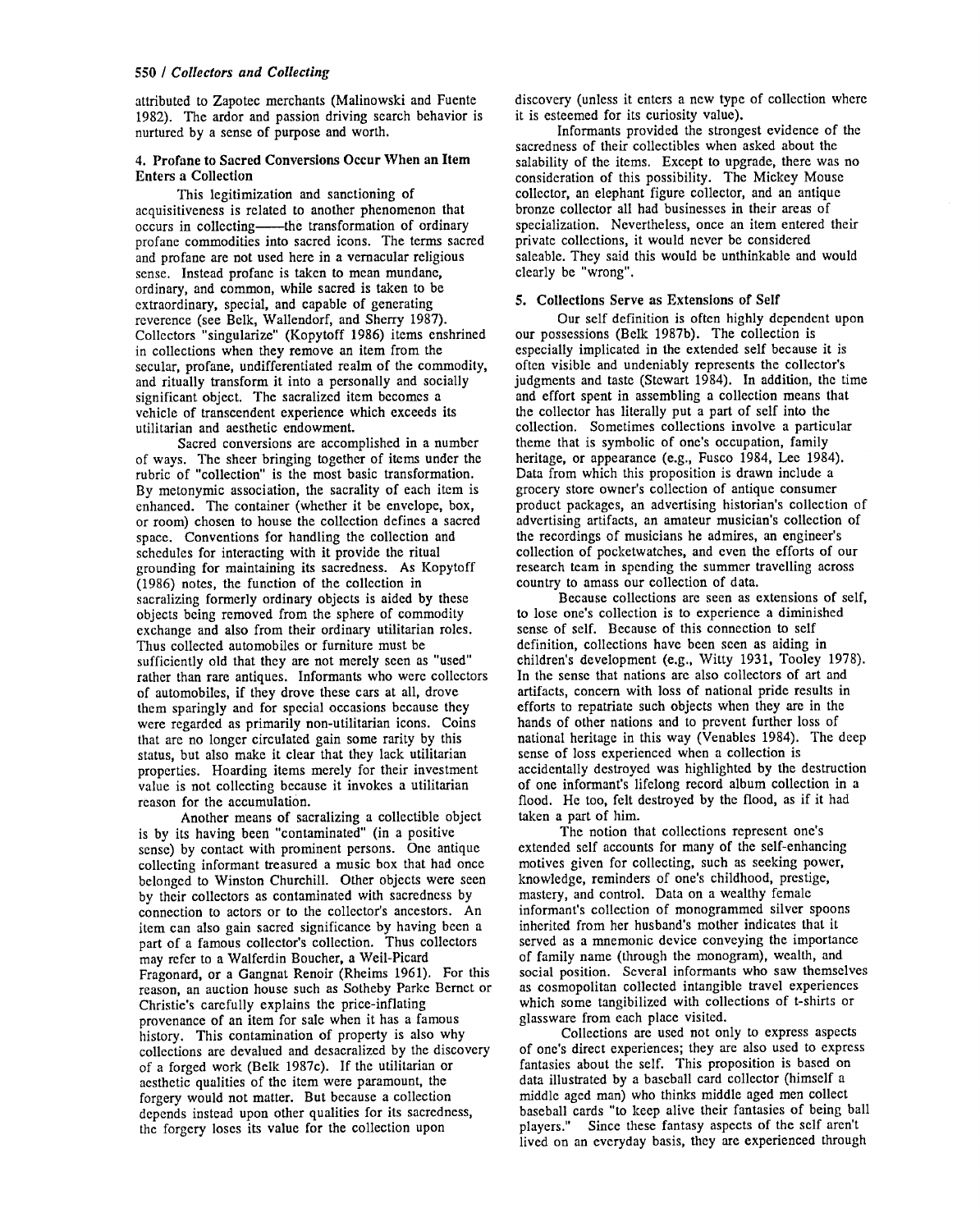the collection, as was true for a fire buff (he enjoys watching fires and firefighting) who collects fire department items. The collector of Mickey Mouse items collects them because he is "an overgrown kid." The housewife nicknamed Bunny collects bunny replicas partly because she thinks her teeth make her look like a bunny and partly because, as she half-jokingly mused, people think she looks like a "Playboy" bunny.

Other collectors expressed even grander fantasies which are poignant in their underlying expression of self-doubt. The collector of elephant replicas, a man fond of showmanship, fantasized about adding a live elephant to the collection to attract the publicity he craves. Similarly, an overweight 8 year old boy with a prominent scar indicated that he collects swords in order to "make me equal to the other kids" when they play duel with each other. A 6 year old girl entered in a beauty pageant wanted to collect pins from pageants to put on her sash because they would malce her feel pretty.

Orj;anized groups of collectors, such as the networks of elephant replica and Mickey Mouse collectors, support their mutual identity not only by trading with each other, but also delighting in showing their new acquisitions to each other. Only in such groups docs a collector find knowledgeable others with sufficient understanding to feel appreciative and envious of the collector's acquisitions.

Just as a personal collection serves to shape the self-definition of a collector, so do museum collections serve to define the identity of a region or historical period. As with personal collections, a part of this identity is grounded in reality, and a part in fantasy and myth. This extension of the proposition was derived from instances like a museum of pioneer farm life in the midwest vhich attempted to create a regional identity by displaying such household items as Limoges china, ornate parlor tables, pianos, and sideboards, china cupboards with leaded glass fronts, and lace dresses. Such items may have been found in the town banker's house, but are certainly not representative of the area lifestyle at the tum of the century. Yet, through the collection, a nostalgic image of life is constructed as the identity of the region's past.

#### 6. Collections Tend Toward Specialization

While collections may begin broadly, there has been a trend toward specialization in the West since the eighteenth century (Defert 1982, von Hoist 1967, Wittlin 1970, Impey and Macgregor 1985, Praz 1964, Hodgen 1964). This has helped the collector define a more manageable collecting task and narrow the competition so one's chances of being unique are improved (Rochberg-Halton 1986).

One informant was proud that she had all of the "retired" (no longer in production) Precious Moments figurines, but would not consider purchasing any of the current figurines. Such increasing specialization was commonly mentioned, as with the elephant replica collector. He indicated that at that time he was seeking only the rare advertising pieces; he had recently purchased an entire collection of 500 elephant replicas in order to obtain the 20 in which he was interested. A jazz collector said he likes the music of only about 20 musicians, and has mainly their albums. The collector of Mickey Mouse items focused only on replicas produced during a certain time period. He indicated that he knows some collectors who specialize only in either authorized or non-authorized Disney toys. Such specialization

## *Advances in Consumer Research (Votume 15)* /551

produces expert consumers with greater knowledge than sellers, an unusual market phenomenon. It is perhaps appropriate to note that the researchers, as data collectors, evinced a similar tendency. As emergent design unfolds, the specification of appropriate sampling units becomes more focused in order to challenge developing ideas.

# 7. Post-Mortem Distribution Problems are Significant to Collectors and Their Families

If collections are extensions of self, keeping one's collection intact may be a way to gain a sort of immortality (Rigby and Rigby 1949). Having lived to such a degree through the collection (e.g. definition of self, fulfillment of fantasy, development of a sense of mastery, construction of meaning and purpose in life), the collector's desire for immortality through the collection is not surprising. Another reason that collectors are concerned with the fate of their collection involves its perceived sacred status. They fear that it might fall into the hands of someone who would profane it by failing to appreciate it and care for it properly (Rheims 1961, Johnston and Beddow 1986, von Hoist 1967). Some collectors have disinherited their children, finding them to be unworthy of their collections (Cabanne 1961).

In the data there is a tendency with age for both the collector and his or her family to begin to be concerned with post-mortem disposition. However, as with death, it is difficult for them to talk with each other about these concerns. Cultivating an heir is one solution, but quite often other family members are not interested (Olmsted 1987). Where a family member has some interest, there may be a substantial "education" that must be imparted so the inheritor can fully appreciate the meaning of items in the collection (McCracken 1987). Again, the analysis turns to the collector of elephant replicas who said he plans to leave the entire collection to his granddaughter, although she was only a year old. He has already given her several elephant toys (he says he is making a point of it) as well as an elephant print dress. He will not leave the collection to his daughter or to his wife because he doesn't think they would continue it. He wants to believe that the collection is historically important and that people will someday appreciate what he has accomplished. This type of inheritance pattern requires further research to determine its structure and consequences.

In contrast, a 79-year-old man who had accumulated three garages of functional materials to share with neighbors (properly a hoard rather than a collection) indicated that his children wanted him to get rid of all of it. He resisted until he was put in the position of serving as the executor of an even older neighbor's estate. When we visited him in follow-up interviews, he had in fact begun clearing things out of the garages. Although the strategies differ, both informants are making some efforts to resolve the dilemma posed by their life-long pattern of acquisitiveness.

## 8. There is a Simultaneous Desire for and Fear of Completing a Collection

The desire to complete a collection has been cited as a feature that distinguishes human collecting from more innate hoarding tendencies in certain animal species (Rowed 1920). Desire for completing a collection has also been taken as evidence of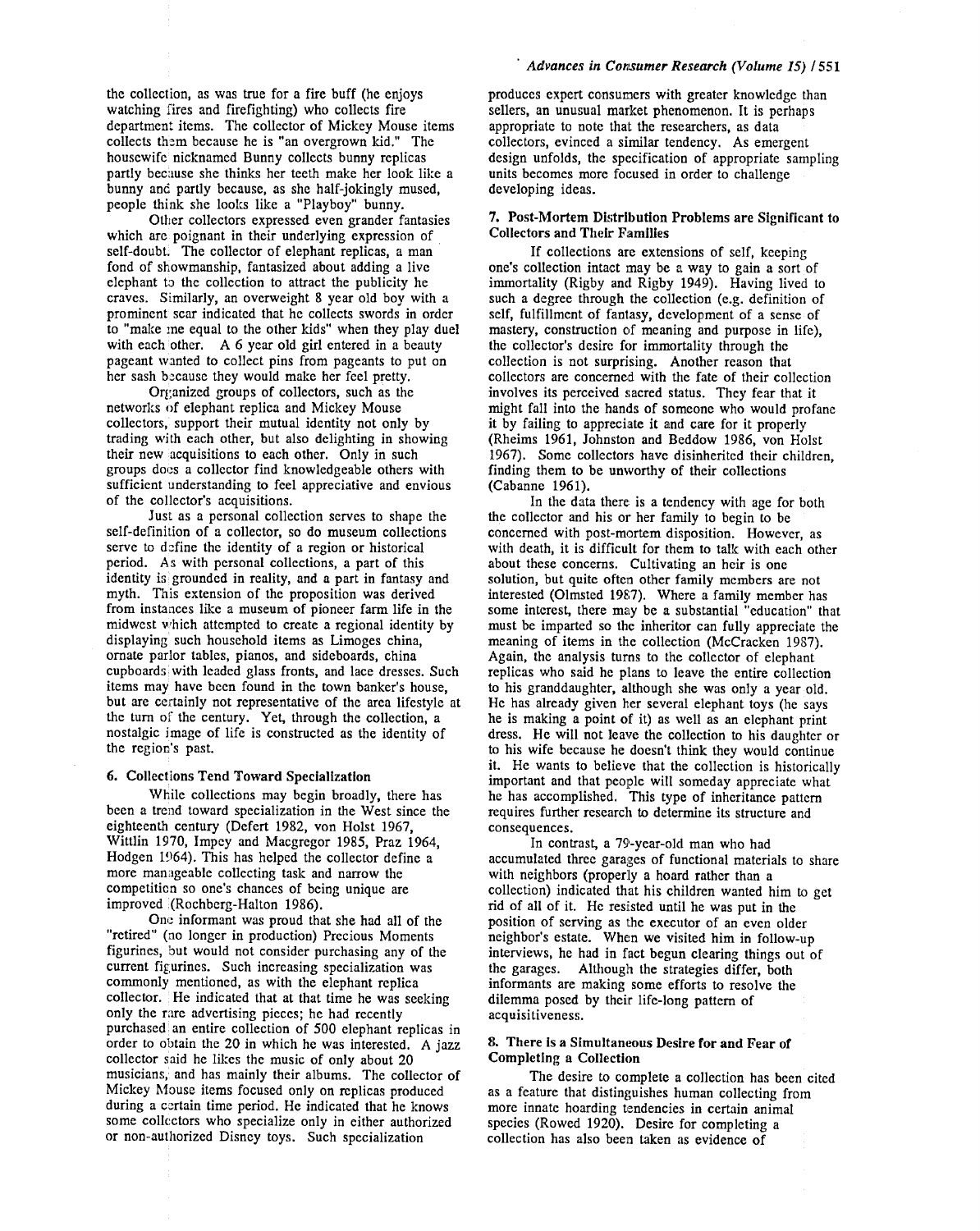#### 552 / *Collectors and Collecting*

compulsiveness among collectors (Wiseman 1974). Given notions of extended self, what is being completed is really the collector (see Wicklund and Gollwitzer 1982), at least to the "Type B" collectors (Danet and Katriel 1986). At the same time there seems to be a paradoxical fear of completing a collection (e.g., Dannefer 1980, Olsmsted 1987). For if one is a collector and there is nothing left to collect, who is one then? This fear also emphasizes the commonly heard justification that the fun is in the hunt and acquisition rather than in the possession of a collection. Only continual acquisition reinforces the sense of mastery and prowess. A common strategy to avoid completion is to redefine or add new collecting interests as completion nears. A different sort of problem occurs when financial means, time, or space prohibit enlarging one's collection, as with car collecting for those with moderate means. Two strategies are possible. One is to improve one's collection continually, either by modifying the items owned or by trading-up. The other strategy is to develop a "serial collection" in which the items in the collection are owned sequentially rather than simultaneously.

The desire for closure is seen in a baseball card collector who wanted to have one card for each major league player in a particular year, and a man who had travelled to all but one continent and would like to go to Antarctica just to complete the set. At the same time the fear of completion is shown in such strategies as developing higher standards as a way of insuring that the collection is never complete. A collector of baseball cards can try to trade up to have a collection that is in "mint" condition. Commercial sources often aid in expanding even highly specialized categories. Just as new Precious Moments figurines are constantly introduced into the marketplace, previous models are constantly removed from production, thereby increasing the set of "retired" figurines that a collector can seek. Similarly, there are now several companies that issue series of baseball cards, so a collector can start a second company's series if one nears completion. And collectors also expand to prevent completion by beginning to collect peripheral items. A jazz record collector also collects magazines about jazz. An antique collector with a house filled with furniture said she was now looking for accessories.

### Conclusion

Because no comprehensive integrated model of collecting exists in the social science literature, we have advaneed a number of propositions toward such an end. Our data suggest that collections may be fruitfully classified on at least three dimensions or distinctions: conscious/unconscious, vertical/horizontal, and structured/unstructured. We shall discuss each of these distinctions briefly, as an illustration of the utility of thick description to effective model building. A deep understanding of collecting, based on additional field data and etic constructs is forged in a subsequent treatment.

The *consciouslunconscious* dimension refers to the extent to which a recurrent theme is intentional, purposive, recognized, and/or formally instituted as opposed to unintended, haphazard, below the level of awareness, and/or informally organized. Collections high or low on all four of these attributes lie at the extremes of this dimension; mixed cases fall toward the middle range. A prototypical example is the collection of advertising artifacts which was found to be a goaloriented, organized activity that intentionally provides a clearly recognized focus for the collector's life's work and hobbies to the point where he has officially instituted an archive and designated himself as its curator. By contrast, careful observation and photographic documentation uncovered an unconscious theme in another informant's collection of art objects in which a recurring animal motif lay below the level of conscious awareness (see Holbrook forthcoming).

The *verticalihorizontal* dimension reflects the degree to which a collection is housed in one centrally located array (often literally "vertical" in its position on the wall or on shelves) as opposed to being spread or seattered throughout a space (so that visiting the entire collection requires "horizontal" movement). An illustrative example from the data is a collection of figurines, statuettes, and small porcelain objects that occupied two glass-enclosed display cases on both sides of the fireplace of one informant's living room; in a sense, if an object were removed from these vertical arrays, it would no longer belong to the collection. In vivid contrast, another informant's vast collection of hearts, ducks, geese, apples, and strawberries has expanded horizontally throughout her house; these objects pervade her space and appear in the most unsuspected places, which turned our photographic exploration of her home into a hunting expedition for hearts and geese.

Finally, the *structured/unstructured* dimension relates to how strongly the collection evinces aspects of order, balance, and symmetry as opposed to entropy, collative properties, and disarray. A structured collection is illustrated by a collection of silver spoons that hangs in a well-ordered, carefully balanced, highly symmetric display in an informant's dining room. Indeed, its structured regularity may reflect a tendency on her part toward the pursuit of symmetry whose visual manifestations reach their apotheosis in the meticulously matching patterns of the bedspreads, wallpapers, and curtains in her newly constructed master bedroom and recently redecorated guestroom. At the other extreme, another family's collection of stuffed animals lies around the house with no particular indication of organization or planning. Similar evidence of the ability to tolerate or even to prefer asymmetric arrangements appears in the flawed pattern of knobs on this family's kitchen cabinets, in the violated gestalt or negative synergy that characterizes one comer of the master bedroom, and in the comparatively lopsided positioning of the objects in and around the master bed. This latter arrangement contrasts vividly with the exaggerated symmetry of the master bedrooms in the other houses we visited in the same town.

Combining the conscious/unconscious, vertical/horizontal, and structured/unstructured dimensions into one three-dimensional space and treating each as a simple dichotomy or trichotomy produces an eight- or twenty-seven-eelled typology of collections that sets forth the coneeptual possibilities in this particular classification scheme. Empirically, some combinations appear more likely than others; in other words, in actual fact, the dimensions or distinctions are related. Conscious-vertical-structured and unconscious-horizontalunstructured collections appear more probable than others, as in the spoon and Hummel figure collections as contrasted with the animal artwork and stuffed animal collections. These two types were most evident in the household collections documented by Ruesch and Kees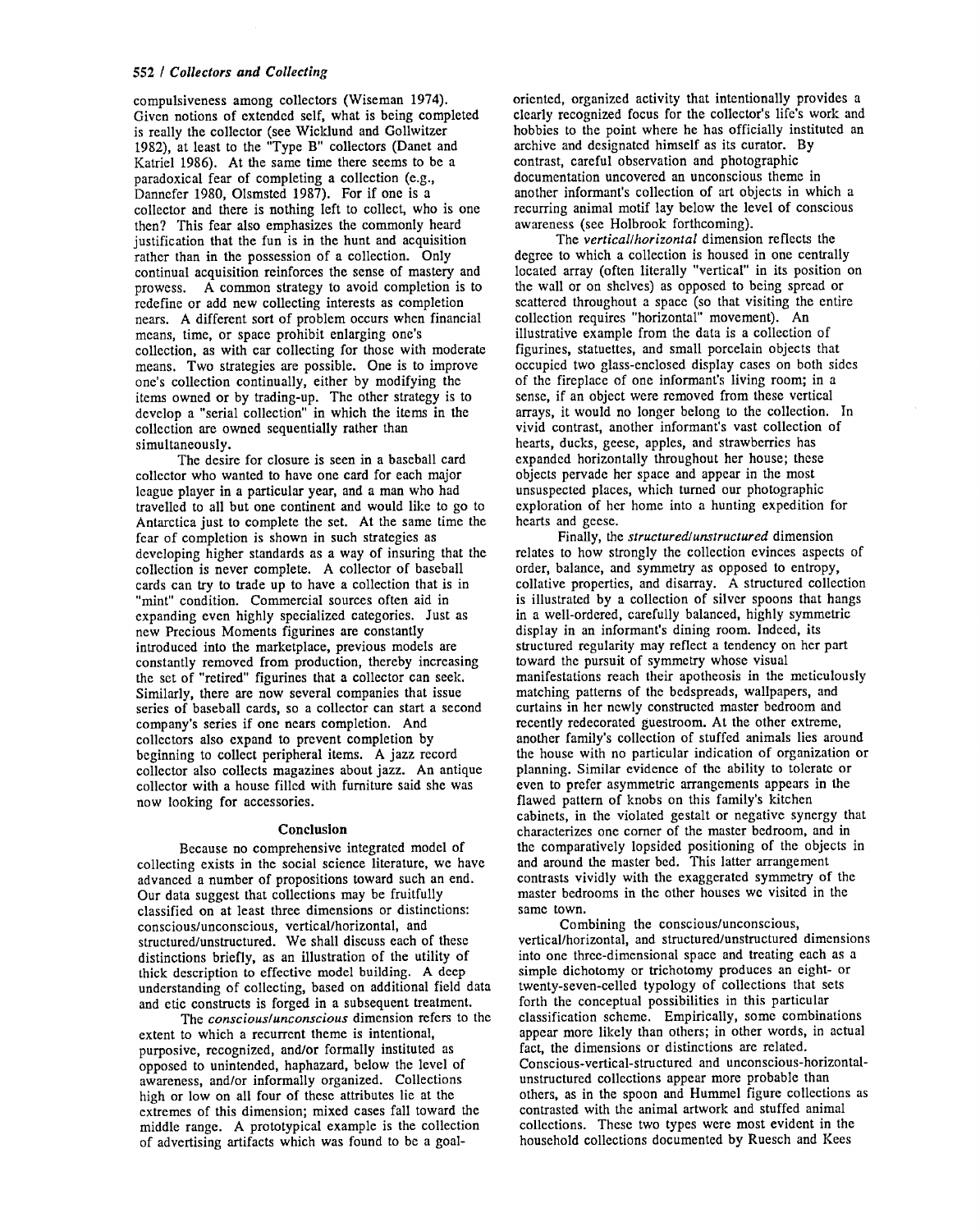(1956). We aiso expect that the former is more related to Danet and Katriel's (1986) Type B collector, while the later should be more typical of Type A collectors. However, other combinations also occur and, conceptually, still others are possible. The hearts and geese were conscious-horizontal-unstructured; a pesticide collection was unconscious-vertical-semistructured (Holbrook forthcoming).

These dimensions, as well as a number of other structural and processual features, are essential to capturing the complexity of collecting behavior. As our naturalistic inquiry into collecting proceeds, these eight propositions will be further refined or recast, and the phenomenon more thoroughly interpreted through the prism of consumer research.

[DUE TO SPACE CONSTRAINTS, REFERENCES ARE OMITTED. THEY MAY BE OBTAINED FROM RUSSELL BELK, GRADUATE SCHOOL OF BUSINESS, UNIVERSITY OF UTAH, SALT LAKE CITY, UT 84112]